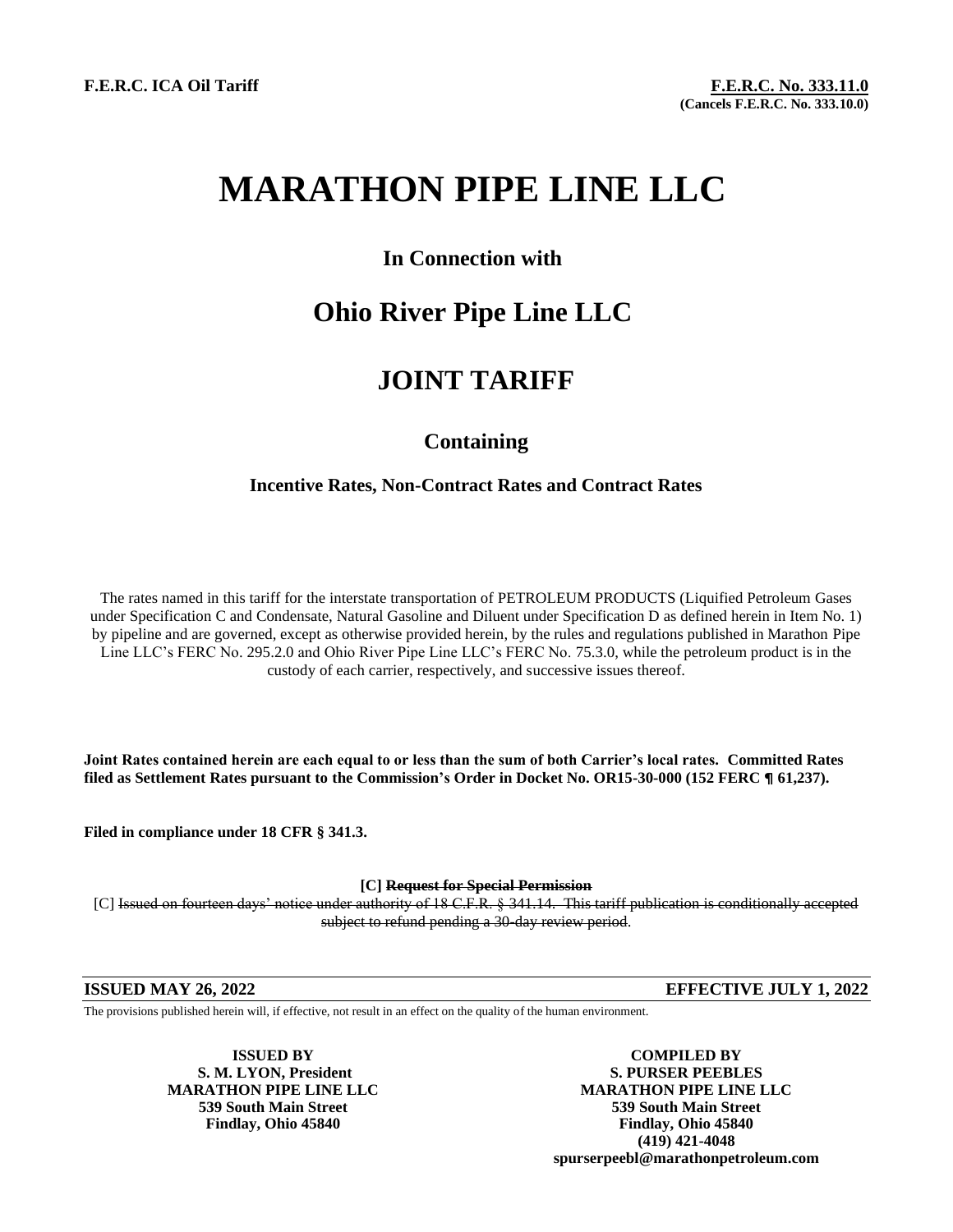| <b>Table 1</b>                                                                                                                                          |                     |                                |                         |                      |                     |  |  |
|---------------------------------------------------------------------------------------------------------------------------------------------------------|---------------------|--------------------------------|-------------------------|----------------------|---------------------|--|--|
| <b>Specification D Rates</b>                                                                                                                            |                     |                                |                         |                      |                     |  |  |
| <b>Joint Rates</b><br>In cents per barrel of 42 U.S. Gallons                                                                                            |                     |                                |                         |                      |                     |  |  |
| From Origin of:<br><b>Cadiz, Harrison County, Ohio</b><br>Scio, Harrison County, Ohio<br><b>Hopedale, Harrison County, Ohio</b>                         |                     |                                |                         |                      |                     |  |  |
| To a Destination of:                                                                                                                                    | Uncommitted<br>Rate | Committed Rates <sup>(a)</sup> |                         |                      |                     |  |  |
|                                                                                                                                                         |                     | Priority Rate                  | 15 Year Term<br>Rate    | 10 Year Term<br>Rate | 5 Year Term<br>Rate |  |  |
| <b>State of Illinois:</b><br>Kankakee,<br>Kankakee County, Illinois <sup>(b)</sup>                                                                      | 803.05              |                                | J.                      |                      |                     |  |  |
| Robinson,<br>Crawford County, Illinois                                                                                                                  | 687.50              | 688.50                         | 531.51                  | 589.28               | 647.06              |  |  |
| <b>State of Indiana:</b><br>East Chicago,<br>Lake County, Indiana <sup>(b)</sup>                                                                        | 803.05              |                                |                         |                      |                     |  |  |
| Hammond,<br>Lake County, Indiana <sup>(b)</sup>                                                                                                         | 803.05              | 804.05                         | 589.28                  | 647.06               | 704.84              |  |  |
| <b>State of Ohio:</b><br>Findlay,<br>Hancock County, Ohio                                                                                               | 560.40              |                                |                         |                      |                     |  |  |
| Lima,<br>Allen County, Ohio                                                                                                                             | 560.40              | 561.40                         | 433.30                  | 473.74               | 519.96              |  |  |
|                                                                                                                                                         |                     |                                |                         |                      |                     |  |  |
| From Origin of:<br>Heath, Licking County, Ohio <sup>(c)</sup>                                                                                           |                     |                                |                         |                      |                     |  |  |
| <b>To a Destination of:</b>                                                                                                                             |                     |                                | <b>Uncommitted Rate</b> |                      |                     |  |  |
| Kankakee, Kankakee County, Illinois <sup>(b)</sup><br>East Chicago, Lake County, Indiana <sup>(b)</sup><br>Hammond, Lake County, Indiana <sup>(b)</sup> |                     |                                | 590.69                  |                      |                     |  |  |

*(a) All Committed Rates are only available to Shippers who have executed a Transportation Service Agreement with Carrier in response of the February 2015 Binding Open Season to commit to transporting, or paying a deficiency fee in lieu thereof, a certain specified volume of product. Committed Priority Rates will only be charged to Committed Priority Shipper during prorationing, otherwise term rates will apply. Committed Shippers will pay committed rate as obligated under their executed Transportation Service Agreement. Committed Shipper may elect to have barrels deliver to a closer point than required by their Transportation Service Agreement, but will still pay the committed rate as indicated in their Transportation Service Agreement.* 

- *(b) Carrier will only deliver natural gasoline into this destination.*
- *(c) Carrier will only accept natural gasoline from this origin.*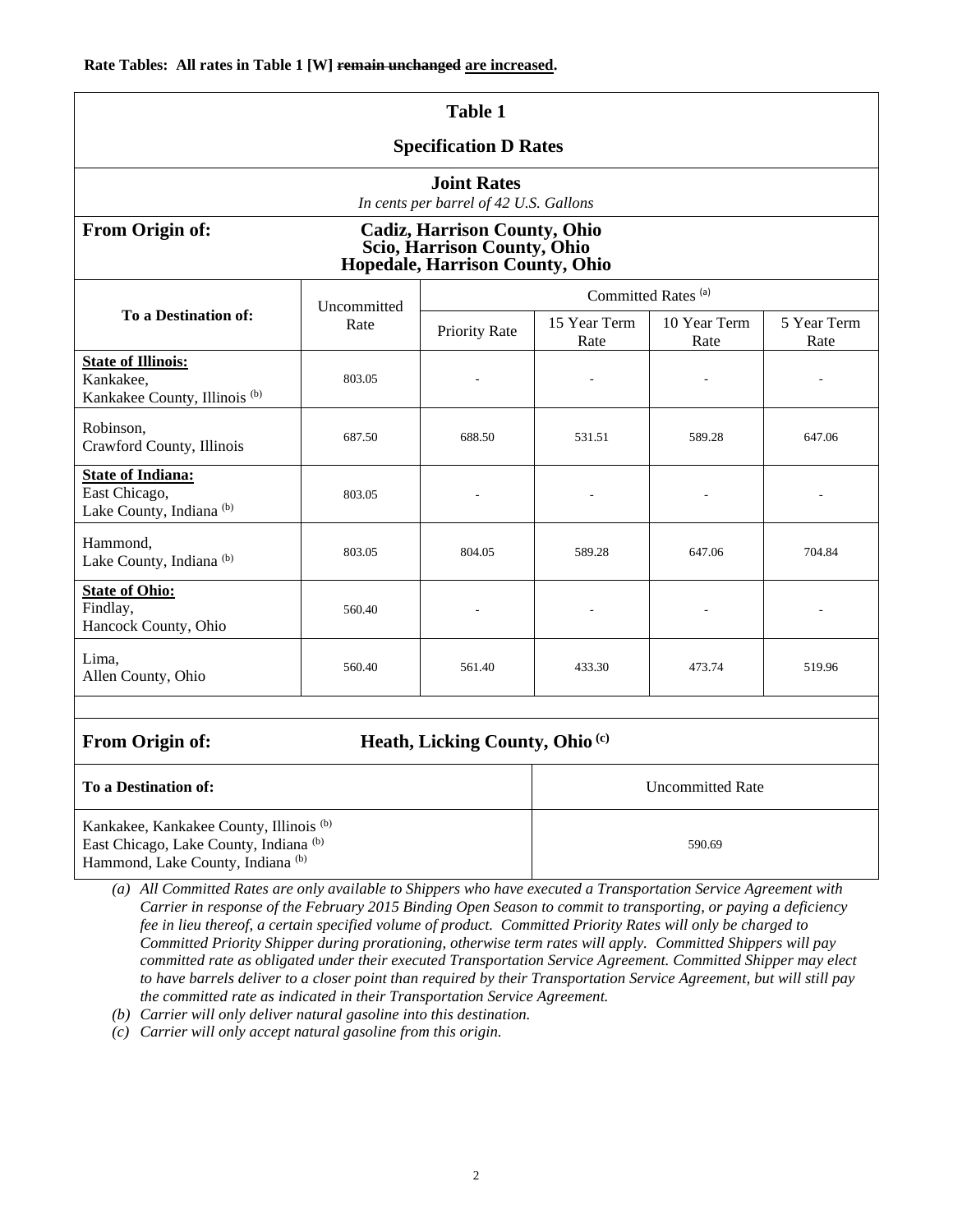### **Table 2 Specification C Rates Joint Rates** *In cents per barrel of 42 U.S. Gallons* **From Origin of: Scio, Harrison County, Ohio Hopedale, Harrison County, Ohio To a Destination of:** Committed Rate (a) Uncommitted Rate (a) **State of Illinois:** Robinson, Crawford County, Illinois 667.86 708.30 **State of Ohio:** Lima, Allen County, Ohio 570.80

*(a) The Committed Rate is available to Shippers who execute a Transportation Service Agreement with Carrier to commit to transporting, or paying a deficiency fee in lieu thereof, a certain specified volume of product. Committed Shipper will be subject to prorationing as a Regular Shipper as detailed in Item No. 2.*

#### **Joint Movement Routing:**

#### *Harrison County, Ohio to Findlay, Hancock County, Ohio:*

Marathon Pipe Line LLC from Cadiz, Scio or Hopedale to East Sparta under F.E.R.C. No. [W] 332.6.0 332.10.0 Ohio River Pipe Line LLC from East Sparta to Heath under F.E.R.C. No. [W] 76.24.0 76.28.0 Ohio River Pipe Line LLC from Heath to Findlay under [W] 76.24.0 76.28.0

#### *Harrison County, Ohio to Lima, Allen County, Ohio:*

Marathon Pipe Line LLC from Cadiz, Scio or Hopedale to East Sparta under F.E.R.C. No. [W] 332.6.0 332.10.0 Ohio River Pipe Line LLC from East Sparta to Heath under F.E.R.C. No. [W] 76.24.0 76.28.0 Ohio River Pipe Line LLC from Heath to Findlay under F.E.R.C. No. [W] 76.24.0 76.28.0 Marathon Pipe Line LLC from Harpster to Lima under F.E.R.C. No. [W] 332.6.0 332.10.0

#### *Harrison County, Ohio to Robinson, Crawford County, Illinois:*

Marathon Pipe Line LLC from Cadiz, Scio or Hopedale to East Sparta under F.E.R.C. No. [W] 332.6.0 332.10.0 Ohio River Pipe Line LLC from East Sparta to Heath under F.E.R.C. No. [W] 76.24.0 76.28.0 Ohio River Pipe Line LLC from Heath to Findlay under F.E.R.C. No. [W] 76.24.0 76.28.0 Marathon Pipe Line LLC from Harpster to Lima under F.E.R.C. No. [W] 332.6.0 332.10.0 Marathon Pipe Line LLC from Lima to Robinson under F.E.R.C. No. [W] 310.11.0 310.15.0

#### *Harrison County, Ohio to Kankakee, Kankakee County, Illinois:*

Marathon Pipe Line LLC from Cadiz, Scio or Hopedale to East Sparta under F.E.R.C. No. [W] 332.6.0 332.10.0 Ohio River Pipe Line LLC from East Sparta to Heath under F.E.R.C. No. [W] 76.24.0 76.28.0 Ohio River Pipe Line LLC from Heath to Findlay under F.E.R.C. No. [W] 76.24.0 76.28.0 Marathon Pipe Line LLC from Harpster to Lima under F.E.R.C. No. [W] 332.6.0 332.10.0 Marathon Pipe Line LLC from Lima to Robinson under F.E.R.C. No. [W] 310.11.4 310.15.0 Marathon Pipe Line LLC from Robinson to Kankakee under F.E.R.C. No. [W] 311.16.0 311.19.0

 *Note:* Carrier will only move natural gasoline (fractionation) into the destination of Kankakee. An incentive rate is applicable for this movement under Item No. 6.

#### *Harrison County, Ohio to East Chicago, Lake County, Indiana:*

Marathon Pipe Line LLC from Cadiz, Scio or Hopedale to East Sparta under F.E.R.C. No. [W] 332.6.0 332.10.0 Ohio River Pipe Line LLC from East Sparta to Heath under F.E.R.C. No. [W] 76.24.0 76.28.0 Ohio River Pipe Line LLC from Heath to Findlay under F.E.R.C. No. [W] 76.24.0 76.28.0 Marathon Pipe Line LLC from Harpster to Lima under F.E.R.C. No. [W] 332.6.0 332.10.0 Marathon Pipe Line LLC from Lima to Robinson under F.E.R.C. No. [W] 310.11.0 310.15.0 Marathon Pipe Line LLC from Robinson to East Chicago under F.E.R.C. No. [W] 311.16.0 311.19.0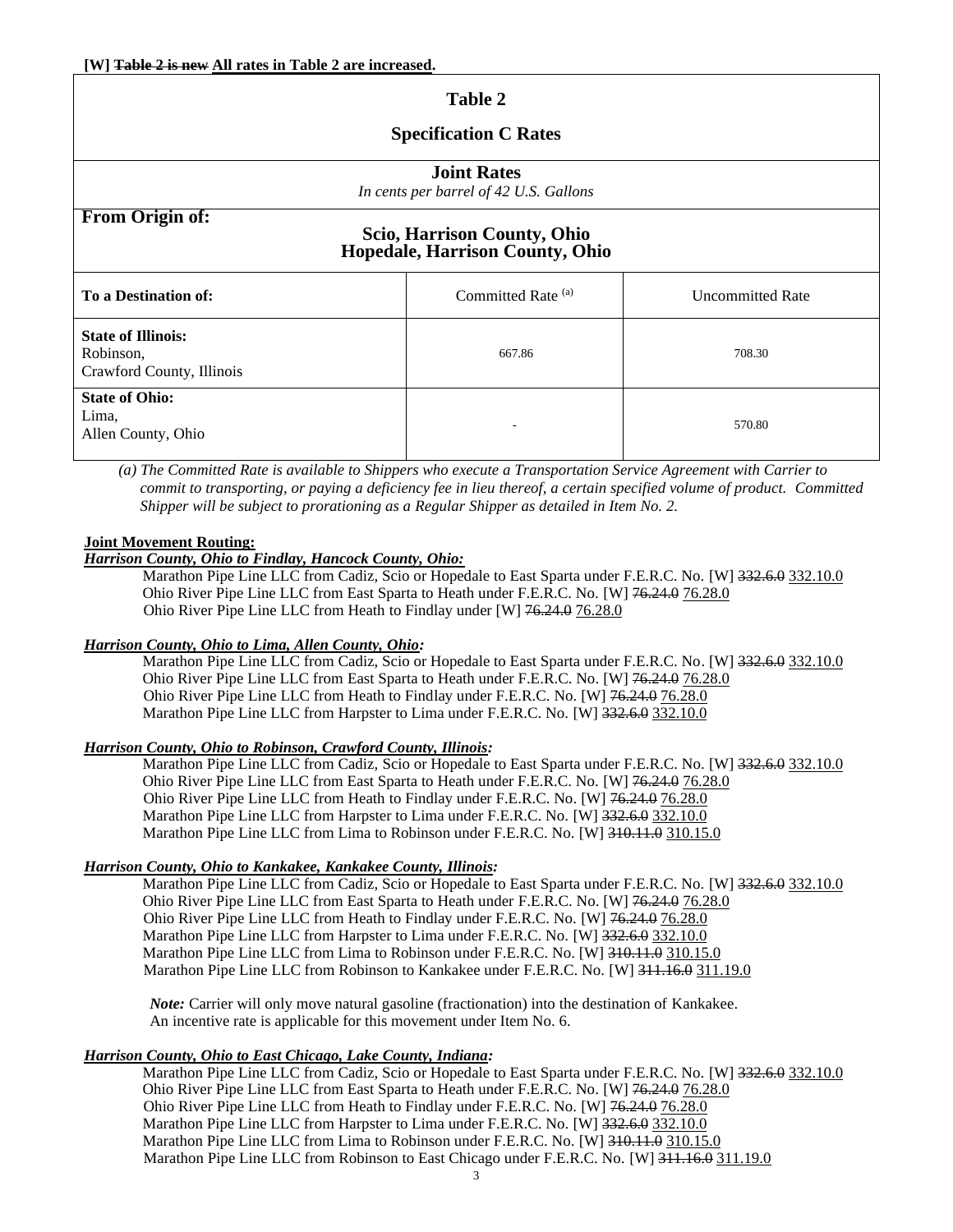*Note*: Carrier will only move natural gasoline (fractionation) into the destination of East Chicago. An incentive rate is applicable for this movement under Item No. 6.

#### *Harrison County, Ohio to Hammond, Lake County, Indiana:*

Marathon Pipe Line LLC from Cadiz, Scio or Hopedale to East Sparta under F.E.R.C. No. [W] 332.6.0 332.10.0 Ohio River Pipe Line LLC from East Sparta to Heath under F.E.R.C. No. [W] 76.24.0 76.28.0 Ohio River Pipe Line LLC from Heath to Findlay under F.E.R.C. No. [W] 76.24.0 76.28.0 Marathon Pipe Line LLC from Harpster to Lima under F.E.R.C. No. [W] 332.6.0 332.10.0 Marathon Pipe Line LLC from Lima to Robinson under F.E.R.C. No. [W] 310.11.0 310.15.0 Marathon Pipe Line LLC from Robinson to Hammond under F.E.R.C. No. [W] 311.16.0 311.19.0

 *Note*: Carrier will only move natural gasoline (fractionation) into the destination of Hammond. An incentive rate is applicable for this movement under Item No. 6.

#### *Heath, Licking County, Ohio to Kankakee, Kankakee County, Illinois:*

 Ohio River Pipe Line LLC from Heath to Findlay under F.E.R.C. No. [W] 76.24.0 76.28.0 Marathon Pipe Line LLC from Harpster to Lima under F.E.R.C. No. [W] 332.6.0 332.10.0 Marathon Pipe Line LLC from Lima to Robinson under F.E.R.C. No. [W] 310.11.4 310.15.0 Marathon Pipe Line LLC from Robinson to Kankakee under F.E.R.C. No. [W] 311.16.0 311.19.0

 *Note*: Carrier will only move natural gasoline (fractionation) into the destination of Kankakee.

#### *Heath, Licking County, Ohio to East Chicago, Lake County, Indiana:*

 Ohio River Pipe Line LLC from Heath to Findlay under F.E.R.C. No. [W] 76.24.0 76.28.0 Marathon Pipe Line LLC from Harpster to Lima under F.E.R.C. No. [W] 332.6.0 332.10.0 Marathon Pipe Line LLC from Lima to Robinson under F.E.R.C. No. [W] 310.11.1.0 310.15.0 Marathon Pipe Line LLC from Robinson to East Chicago under F.E.R.C. No. [W] 311.16.0 311.19.0

*Note*: Carrier will only move natural gasoline (fractionation) into the destination of East Chicago.

#### *Heath, Licking County, Ohio to Hammond, Lake County, Indiana:*

 Ohio River Pipe Line LLC from Heath to Findlay under F.E.R.C. No. [W] 76.24.0 76.28.0 Marathon Pipe Line LLC from Harpster to Lima under F.E.R.C. No. [W] 332.6.0 332.10.0 Marathon Pipe Line LLC from Lima to Robinson under F.E.R.C. No. [W] 310.11.1.0 310.15.0 Marathon Pipe Line LLC from Robinson to Hammond under F.E.R.C. No. [W] 311.16.0 311.19.0

*Note*: Carrier will only move natural gasoline (fractionation) into the destination of Hammond.

#### **Item No. 1 - Specification of Commodities moved under Joint Tariff:**

SPECIFICATION C – (Liquified Petroleum Gases)

Liquified Petroleum Gases will be recieved for transportation hereunder provided they are of good merchantable quality.

This specification includes those liquified petroleum gases commonly known as propane, isobutane, butane or mixtures of such products.

#### SPECIFICATION D—(Utica Petroleum Products)

Utica Petroleum Products will be received for transportation hereunder provided they are of good merchantable quality.

 This Specification includes those petroleum products commonly transported from the Utica Shale area and known as light condensate, natural gasoline (diluent) and natural gasoline (fractionation.)

Carrier shall not be obligated to accept any Specification D Commodity that, as determined by Carrier, has on receipt any untreated cracked material including coker by-products, olefin plant by-products, cat cracked stocks, or organic chlorides.

Carrier will, when required by subsequent pipelines or when product quality concerns arise, require Shipper to furnish a certificate setting forth in detail the specifications of each Commodity offered for Transportation to Carrier's pipeline or other facilities. Carrier will, at its discretion, sample and/or test any Commodities tendered for Transportation.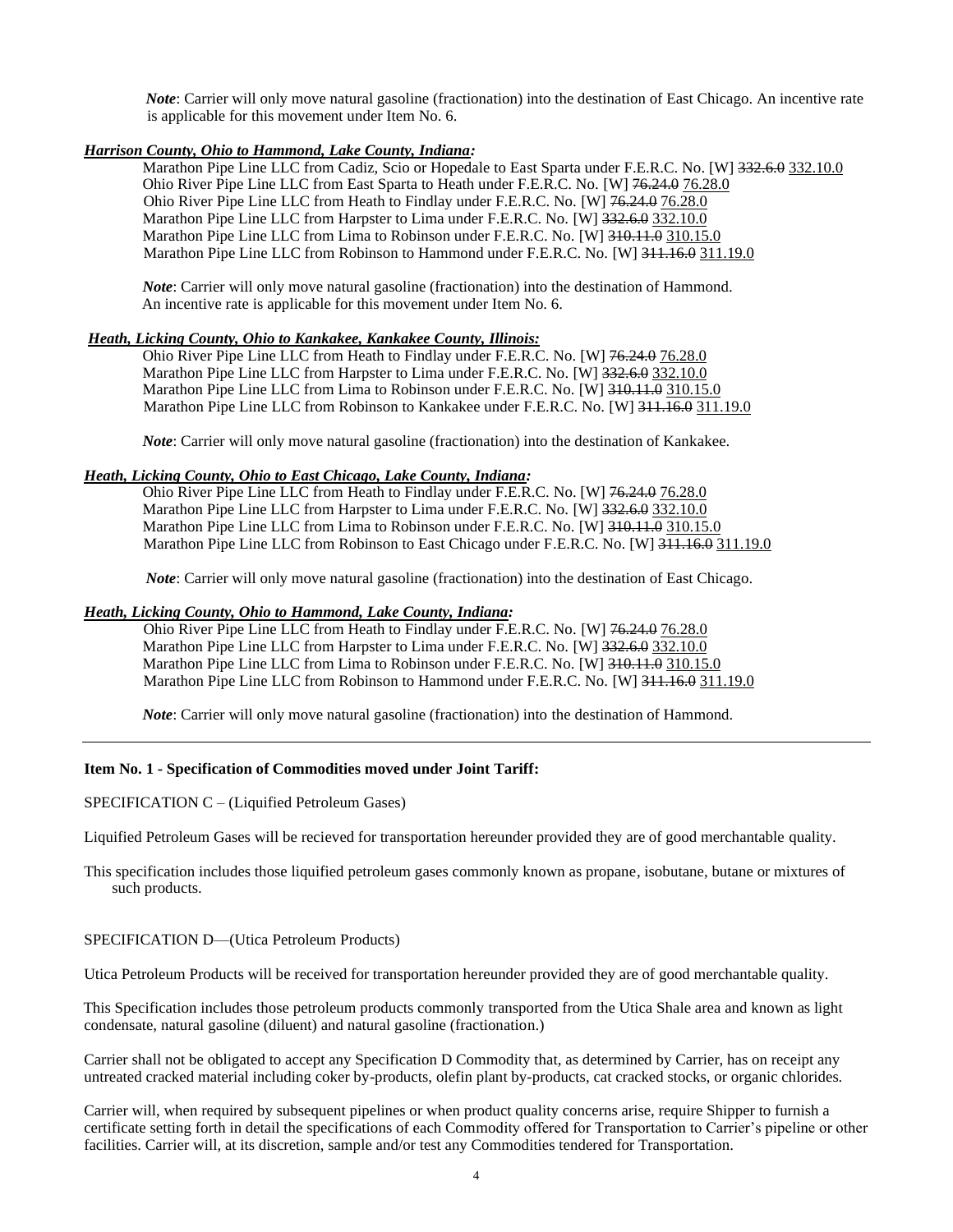Shipper shall provide Carrier with prompt notification of any tank switches that occur during the pump-out of Specification D Commodity from any Origination Facility.

**Item No. 2 - Exceptions to the governing Rules & Regulations regarding Prorationing published in Marathon Pipe Line LLC's FERC No. 295.2.0 (Item No. 10) and Ohio River Pipe Line LLC's FERC No. 75.3.0 (Item No 10):** Carrier will allocate Specification D expansion capacity independently from capacity reserved for other commodity specifications.

I. Definitions

"Prorationing Month" is the calendar month for which capacity is being allocated.

"Calculation Month" is the calendar month immediately preceding the Proration Month, during which allocations for the Proration Month will be determined.

"Base Period" is the 24-calendar month period one month prior to the Calculation Month.

A "Regular Shipper" is any uncommitted shipper having a record of movements in the line segment being prorated during the Base Period.

A "New Shipper" is any shipper who is not a Regular Shipper or a Committed Priority Shipper.

"Committed Volumes" are the volumes obligated by a Committed Priority Shipper in response of a binding open season through an executed transportation services agreement with Carrier.

A "Committed Priority Shipper" means a shipper that has executed a transportation services agreement with Carrier in response of a binding open season and commits to transporting, or paying for the transportation of a specific minimum volume Commodities. Committed Priority Shippers have priority service on designated pipeline systems in exchange for a premium rate. Committed Priority Shippers will be treated as a Regular Shipper for any nominations in excess of their committed volume. Committed Priority Shippers will also be treated as a Regular Shipper for any portion of their committed volumes that is tendered to a receipt point other than the receipt point determined in the transportation service agreement.

"Base Shipment Ratio" is the value determined by dividing the volume of Commodities moved for a Shipper or a Shipper's Committed Volumes, whichever is higher, through the pipeline during the Base Period by the total Commodities moved through the pipeline for all shippers during the Base Period.

"Binding Nominations": For any month, if the Carrier determines the Nominations exceed its capacity, then the Carrier will notify each Shipper and provide each Shipper an opportunity to reduce its Nomination, which Nomination shall be considered a Binding Nomination. If a Shipper does not submit a reduced Nomination then its initial Nomination shall be considered its Binding Nomination.

- II. Proration Procedure
- (1) Nominations from Committed Priority Shippers up to the level of their Committed Volume will not be subject to prorationing under normal operating circumstances.
- (2) If Nominations from Committed Priority Shippers for the month is less than their Committed Volume, the Committed Priority Shippers will be allocated only the amount of its Nomination, still subject to their annual or quarterly deficiency obligation as determined with their transportation service agreement.
- (3) The remaining capacity will be made available to accommodate nominations made by Regular Shippers and New Shippers using historical rights in the following manner:
	- a. The capacity allocated to each Shipper will be determined by multiplying their Base Shipment Ratio times the remaining capacity of the line segment being prorated during the Proration Month.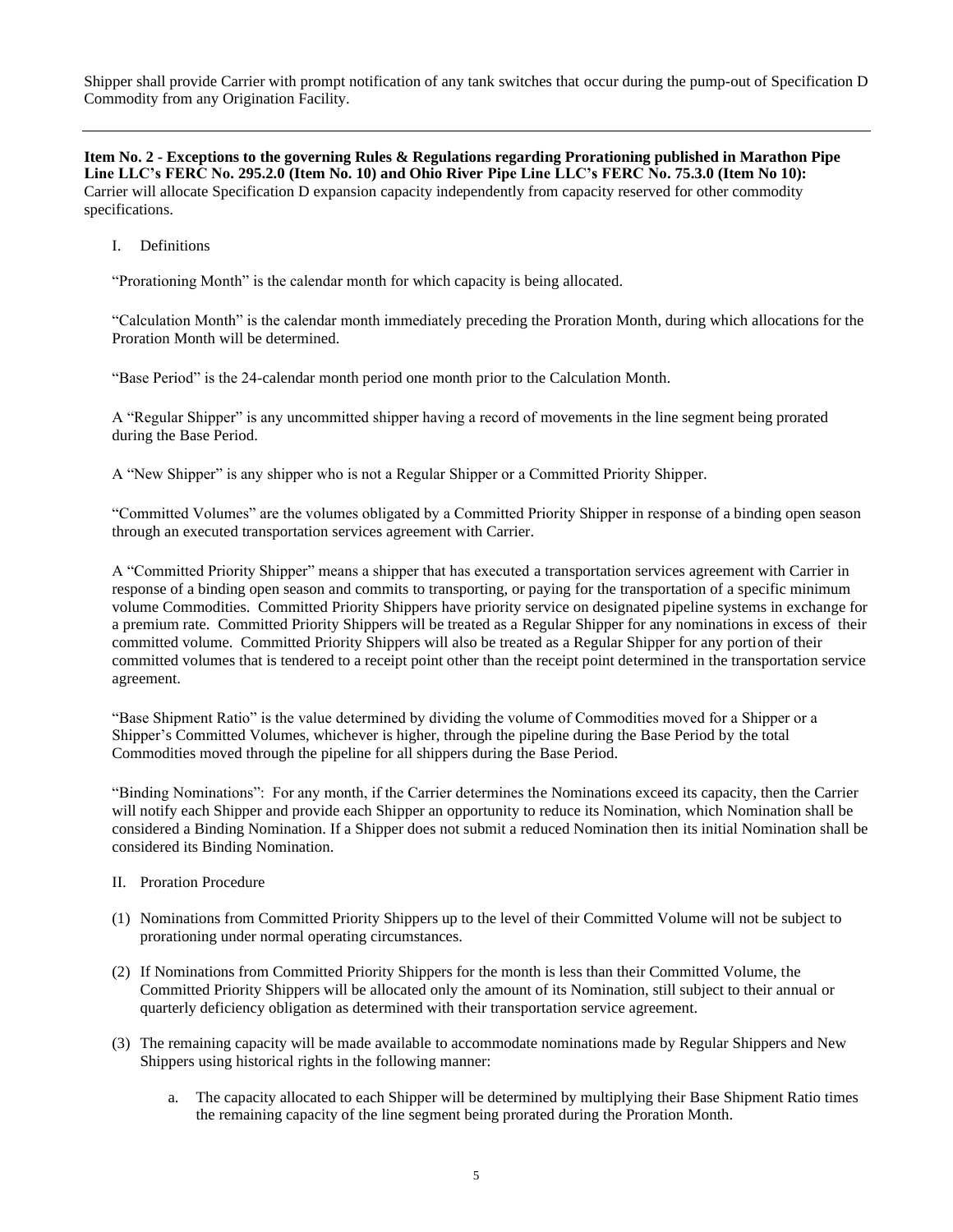- b. If the results of the calculation in Item II (3)(a) for a Shipper is less than 5,000 barrels, then Shipper's allotted capacity will be increased to 5,000 barrels for the Proration Month.
- c. If the results of the calculation in Item II (3)(a) for a Shipper is greater than that Shipper's Nomination on that line segment, then that Shipper's allotted capacity will be reduced to equal its Nomination on that line segment. The remaining capacity shall be allocated among Shippers in proportion to their Base Shipment Ratio.
- d. New Shippers will be included in the allocation of the pipeline Capacity. Since New Shippers will have a Base Shipment Ratio of zero, such New Shipper will receive the minimum capacity allocation of 5,000 barrels during the Proration Month. Capacity for all New Shippers will be limited to 10% of the total segment.
- e. If a New or Regular Shipper tenders a volume greater or equal to ninety-five percent (95%) of its Binding Nomination, then such Shipper shall be invoiced based on its delivered volumes. If a Shipper tenders less than ninety-five percent (95%) of its Binding Nomination then Shipper shall be invoiced for its delivered volumes for that month, plus the product of the applicable tariff and volume equal to the difference between the actual volume received by Carrier and a volume equal to ninety-five percent (95%) of the Shipper's Binding Nomination or Shipper's prorated Binding Nomination, as adjusted by further prorating or operational factors.

#### III. General

In no event will any portion of an allocation granted to a New Shipper be used in such manner that it will increase the allocation of another Shipper beyond what he is entitled to under this Proration Policy. Carrier may require written assurances from responsible officials of Shippers regarding use of allocated capacity stating that this requirement has not been violated. In the event any New Shipper shall, by any device, scheme or arrangement whatsoever, make available to another Shipper or in the event any Shipper shall receive and use any capacity from a New Shipper through violation of this requirement, the allocated capacity for both Shippers will be reduced to the extent of the excess capacity so made available or used in the shipping cycles next following discovery of the violation which are under proration.

When Nominations submitted by Shippers to Carrier on or before the fifteenth (15<sup>th</sup>) of the month preceding the Operating Month do not exceed the capacity of the system or any line segment thereof, additional Nominations may be accepted by the Carrier to fill capacity. These additional Nominations will be accepted only if they do not impair the movement of Commodities nominated before the fifteenth  $(15<sup>th</sup>)$  of the preceding month.

**Item No. 3 – Exception to the governing Rules & Regulations regarding Minimum Shipments Required published in Marathon Pipe Line LLC's FERC No. 295.2.0 (Item No. 12) and Ohio River Pipe Line LLC's FERC No. 75.3.0 (Item No 12):**

#### **SPECIFICATION C**

**Origins Destinations Minimum Shipment**<br>All Points **All Points Minimum Shipment** All Points 10,000 barrels

**SPECIFICATION D**

**Origins Destinations Minimum Shipment** All Points **All Points** 5,000 barrels

Carrier may accept less than the minimum shipment if operationally possible and performed in a non-discriminatory manner. Carrier reserves the right to require the Shipper to furnish line displacement volumes.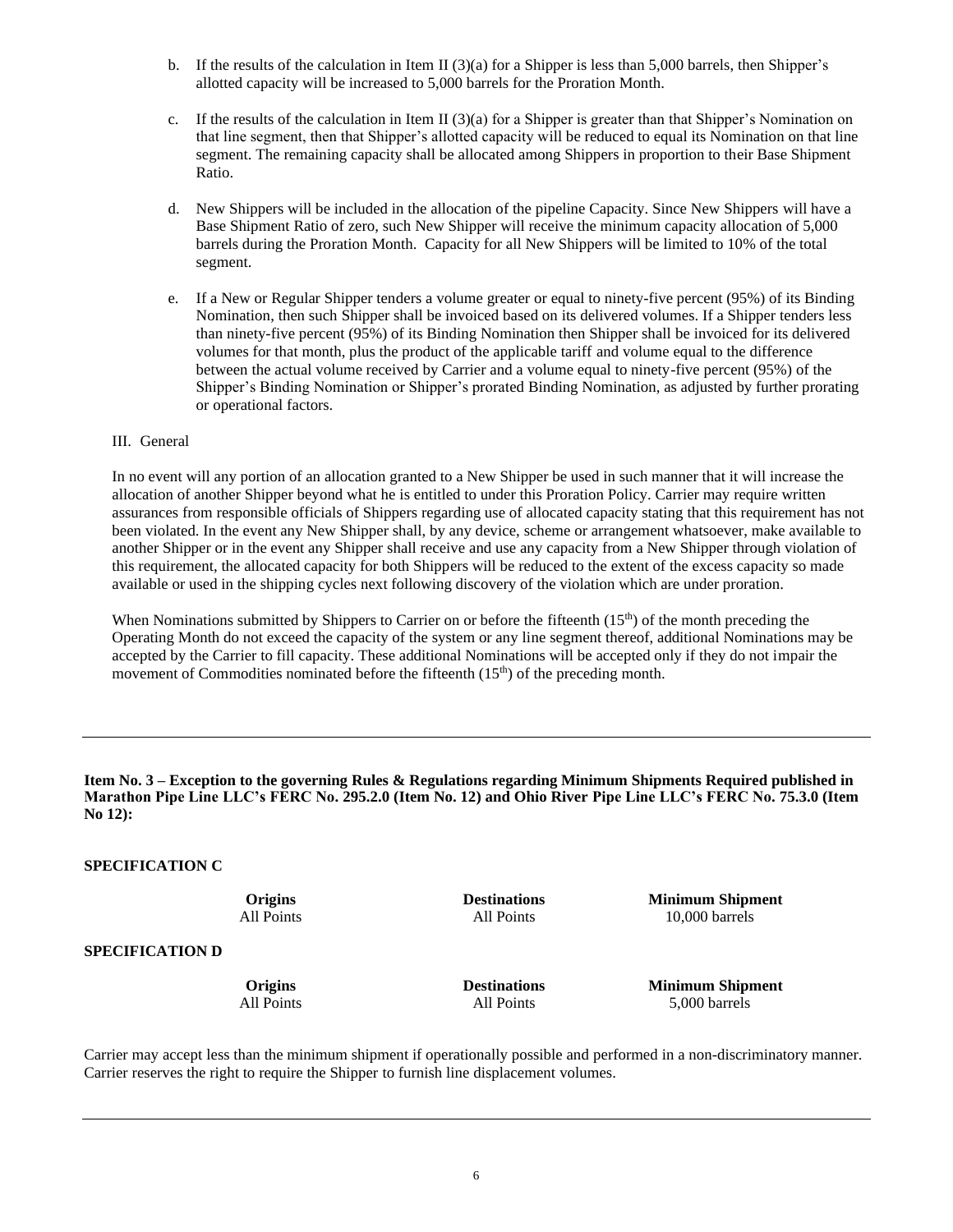#### **Item No. 4 – Exceptions to the governing Rules & Regulations regarding Interface Adjustments published in Marathon Pipe Line LLC's FERC No. 295.2.0 (Item No. 17) and Ohio River Pipe Line LLC's FERC No. 75.3.0 (Item No. 16):**

Shippers shall accept and be responsible for handling any interface generated within or between Commodities. Shipper shall provide tankage or otherwise provide required facilities to receive its portion of interface.

To ensure that Shippers are kept whole, actual overages and shortages shall be settled on a per barrel basis for each pipeline system that comprises the joint tariff movement. When Carrier has moved quantities in excess of quantities received into the system for Shipper, Shipper will be invoiced for the over delivery by the Carrier. When the Carrier has moved quantities short of quantities received into the system for Shipper, the Carrier will pay the Shipper for the shortage. Payment will be based on the value of the Petroleum Products as quoted in OPIS (Oil Price Information Service), or other industry accepted price service selected by the Carrier.

#### **Item No. 5 – Exceptions to the governing Rules & Regulations regarding Rates Applicable published in Marathon Pipe Line LLC's FERC No. 295.2.0 (Item No. 19) and Ohio River Pipe Line LLC's FERC No. 75.3.0 (Item No. 18):**

Commodities transported shall be subject to the rates and governed by the rules and regulations in effect on the date such Commodities are delivered by Carrier.

#### **Item No. 6 – Kankakee/Hammond/East Chicago Volume Incentive Program ("Incentive Program")**

Incentive Rates set forth within this item apply to deliveries of natural gasoline (fractionation) to Kankakee, Illinois; East Chicago, Indiana; and Hammond, Indiana:

A. PROGRAM PERIOD:

Carrier offers this Incentive Program by contract only. Contact Carrier for term length.

B. PROGRAM ELIGIBILITY:

Shippers must notify Carrier in writing of their intent to ship under the Incentive Program by executing a transportation services agreement.

#### C. QUALIFYING ORIGINS AND DESTINATIONS:

Qualifying barrels must originate and deliver to the following locations under this tariff publication for eligibility for the Incentive Program:

- Barrels must originate from Harrison County, Ohio (Cadiz, Scio, and/or Hopedale) or Licking County, Ohio (Heath).
- Qualifying barrels must deliver into Findlay, Ohio; Lima, Ohio; Robinson, Illinois; Kankakee, Illinois; East Chicago, Indiana; and/or Hammond, Indiana.
- Qualifying barrels may include all Specification D and Specification C products classified under Item No. 1.
- A Shipper's volume commitment under any previously executed transportation services agreement will apply as qualifying barrels under this Incentive Program. However, Shipper is still obligated to pay the rate set forth under that transportation services agreement for those committed volumes subject to that transportation services agreement, prior to any Incentive Rate under this Incentive Program is applied.

Carrier will cumulatively apply Shipper's delivered volumes toward the Quarterly Volume Commitment eligibility threshold.

#### D. VOLUME ELIGIBILITY:

The minimum annual volume requirement shall be 7,000,000 barrels. The minimum volume that shall be delivered quarterly is 1,750,000 barrels ("Quarterly Volume Commitment"). Upon executing a transportation services agreement and becoming program eligible, Shipper will begin receiving the Incentive Rate on applicable volumes.